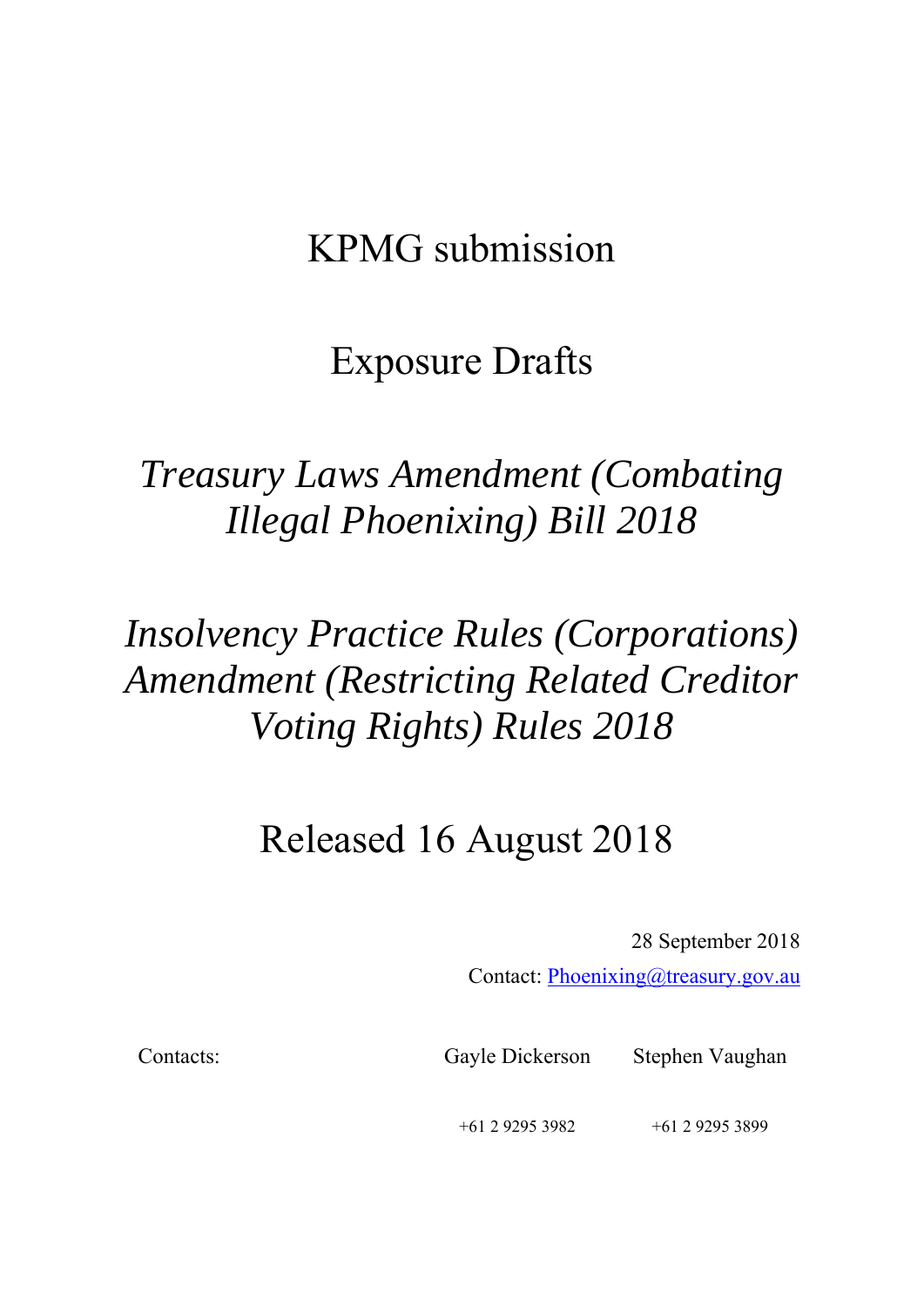### Executive Summary

KPMG supports the Commonwealth Government's objective of combating illegal phoenix activity, and is grateful for the chance to make a submission on the current consultation.

KPMG is, broadly, supportive of the measures under consideration in the current consultation, and would like to make the following key comments about the draft legislation and accompanying materials:

- **Enforcement:** as a general matter, KPMG submits that, irrespective of the changes in the substance of the legislation that result from this consultation, robust enforcement action will be essential to the success of any reform.
- **Creditor-defeating dispositions:** KPMG is generally supportive of the draft legislation concerning creditor-defeating dispositions. However consideration should be given to broadening the exception for obtaining "market value" consideration to include situations where the best possible price is obtained in the circumstances (in line with the existing concept in section 420A of the *Corporations Act 2001).*
- **Improving the accountability of resigning directors:** KPMG is supportive of the proposals relating to improving the accountability of resigning directors. Their efficacy would be enhanced by the timely introduction of the Government's proposed Director Identification Number system.
- GST estimates and director penalties: KPMG is supportive of the proposals relating to extending the application of laws relating to director penalty notices to cover GST liabilities (including the Commissioner of Taxation's estimate of such liabilities).
- **Retention of tax refunds:** KPMG generally supports the measures directed at ensuring taxpayers satisfy their outstanding tax liabilities before claiming tax refunds. However the proposals should be modified to ensure that a company in external administration can claim tax refunds (particularly in relation to GST incurred on expenses during the external administration process) in order to ensure appropriate and fair treatment of all creditors.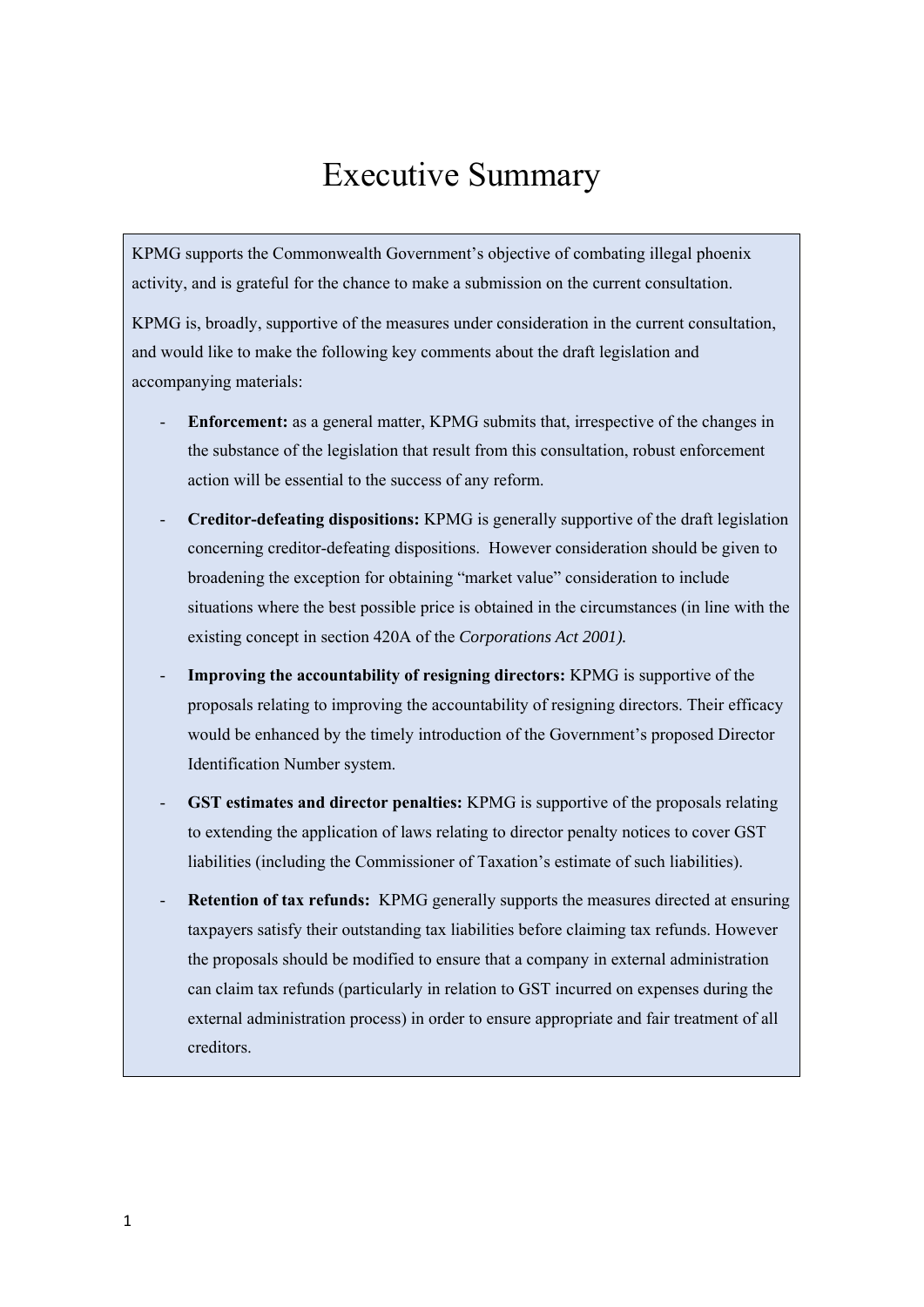### Detailed comments

### **1. General**

- 1.1 KPMG welcomes the opportunity to comment on the Exposure Drafts (EDs) of *Treasury Laws Amendment (Combating Illegal Phoenixing) Bill 2018* and *Insolvency Practice Rules (Corporations) Amendment (Restricting Related Creditor Voting Rights) Rules 2018*, and associated materials as published by Treasury on 16 August 2018.
- 1.2 KPMG believes that combating phoenixing activity is rightfully a high priority for the Commonwealth Government and we support the Government in the pursuit of this objective.
- 1.3 As a general matter, KPMG submits that, irrespective of the changes in the substance of the legislation that result from this consultation, robust enforcement action will be essential to the success of any reform. The practice of phoenixing is egregious, deliberate, and systematic. It is, by definition, already illegal. While KPMG is broadly supportive of the proposals contained in this consultation, it must also be acknowledged that the activities they target remain persistent even though they are already illegal, which means that enforcement activity will be crucial to support these reforms. Our additional, specific recommendations are outlined below.

### **2. Creditor-defeating dispositions**

- 2.1 Schedule 1 to the *Treasury Laws Amendment (Combating Illegal Phoenixing) Bill 2018* contains provisions drafted to prohibit creditor-defeating dispositions of company property, penalise those who engage in or facilitate such dispositions, and allow external administrators and ASIC to recover such property.
- 2.2 In Part 1 of the ED at item 17, the proposed amendment states that a court is not to make a relevant order in circumstances where a disposition of property has been made, if there is evidence suggesting a reasonable possibility that consideration has been given for the disposition, and the value of the consideration was at least the market value of the property in question.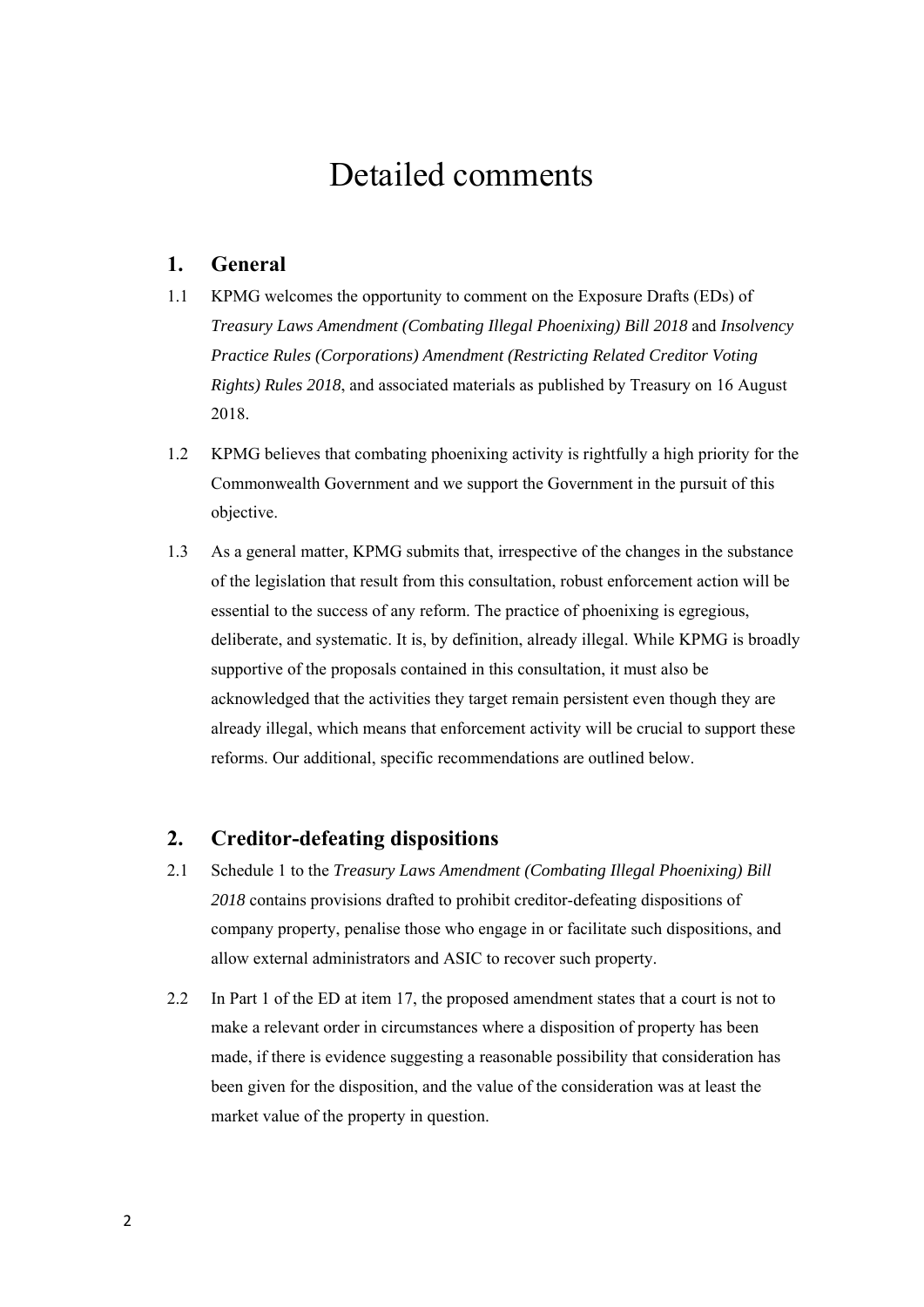- 2.3 We recommend that a court should also be prevented from making a relevant order where there is evidence before it suggesting that consideration of at least the *best attainable price having regard to the circumstances of the sale of the property* has been given for the property in question (language similar to that which appears in section 420A of the *Corporations Act 2001* could be used). This may better accommodate situations where there is no true creditor-defeating mischief, because only sub-market value consideration is attainable for sellers facing the urgent need to dispose of property.
- 2.4 Further, KPMG supports the 'facilitator' penalties relating to creditor-defeating dispositions, but recommends that consideration should be given to only applying penalties for *knowingly* procuring, inciting, inducing or encouraging dispositions

### **3. Improving the accountability of resigning directors**

- 3.1 KPMG supports the measures contained in the *Treasury Laws Amendment (Combating Illegal Phoenixing) Bill 2018* ED targeting improving the accountability of resigning directors.
- 3.2 For these measures to have the maximum possible positive effect, they will need to be supported by the timely introduction of the Director Identification Number system.

#### **4. GST estimates and director penalties**

4.1 KPMG is supportive of the proposals relating to extending the application of laws relating to director penalty notices to cover GST liabilities (including estimated liabilities).

### **5. Retention of tax refunds**

5.1 KPMG generally supports the measures directed at ensuring taxpayers satisfy their outstanding tax liabilities before claiming tax refunds in respect of a different tax. However there should be consideration of amending these proposals to ensure that a company in external administration can receive, in particular, GST refunds arising from expenses incurred following the appointment of external administrators.